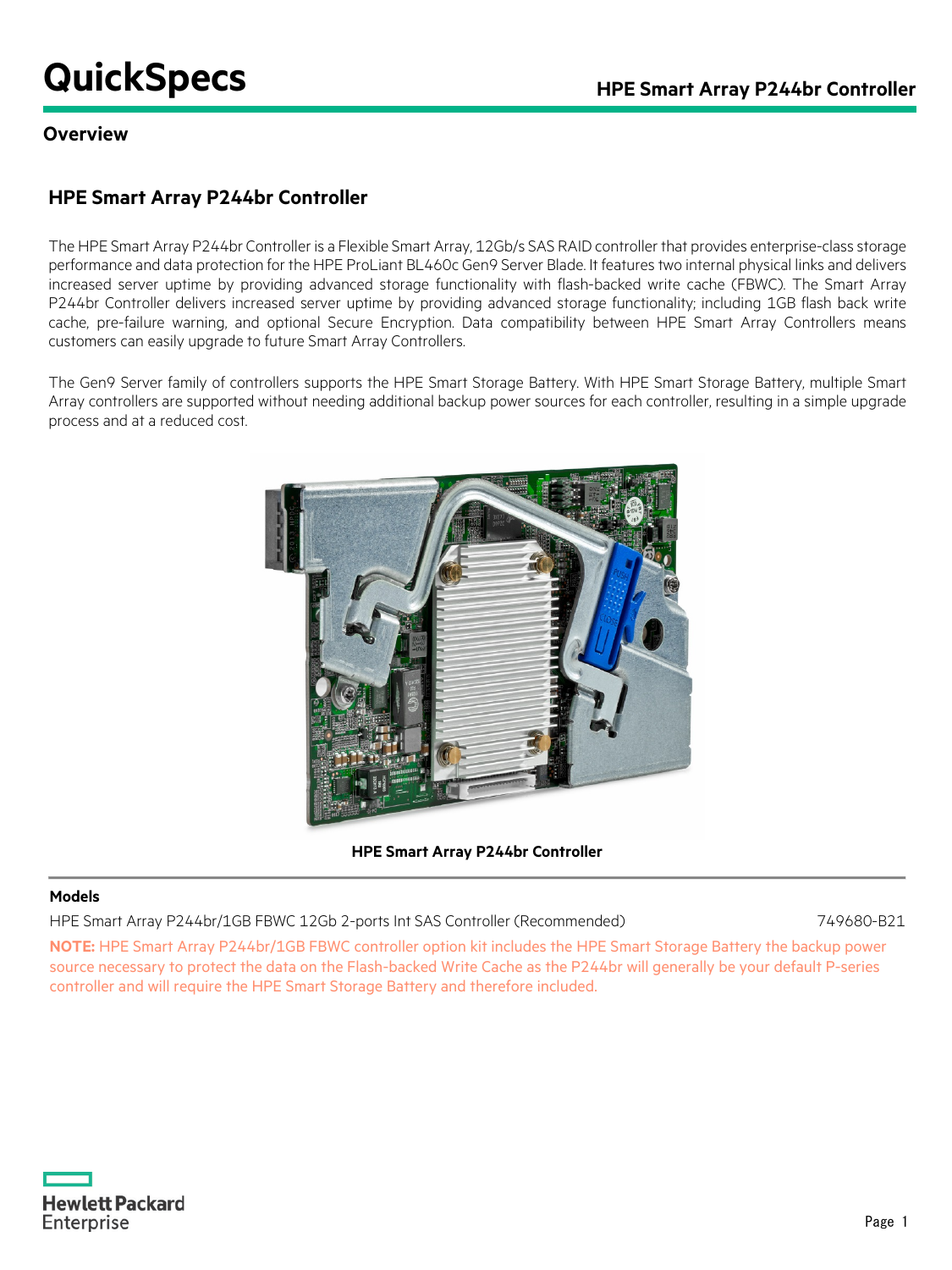# **Standard Features**

| <b>Key Features</b>                         | Storage interface (SAS/SATA)<br>2 physical links across 2 x1 internal ports<br>$\circ$<br>12Gb/s SAS, 6Gb/s SATA technology<br>$\circ$<br>Mix-and-match SAS and SATA drives to the same controller<br>$\circ$<br>Support for SAS tape drives, SAS tape autoloaders and SAS tape libraries<br>$\circ$<br>1 GiBytes Flash-Backed Write Cache (FBWC)<br>$\bullet$<br>PCI Express Gen3 x8 link<br>$\bullet$<br>RAID 0, 1<br>$\bullet$<br>RAID or HBA mode<br>$\bullet$<br>Legacy and UEFI boot operation<br>$\bullet$<br>Up to 2 physical drives<br>$\bullet$<br>Up to 64 logical drives<br>$\bullet$<br>HPE SmartCache (optional license)<br>$\bullet$<br>HPE Secure Encryption (optional license)<br>$\bullet$<br>HPE SSD Smart Path<br>$\bullet$<br>Rapid Parity Initialization (RPI)<br>$\bullet$<br>Rapid rebuild<br>$\bullet$<br><b>Drive Erase</b><br>$\bullet$<br>Performance Optimization-Degraded Reads and Read Coalescing<br>$\bullet$<br>Power Efficiency<br>$\bullet$<br>Seamless upgrades to and from other HPE Smart Array controllers<br>$\bullet$<br>Recovery ROM to protect against controller ROM corruption<br>$\bullet$<br>PCI Express flexible card<br>$\bullet$<br>Dimensions: 5.3 x 3.6 x 1.2 in (13.46 x 9.04 x 3.12 cm)<br>$\circ$ |
|---------------------------------------------|-----------------------------------------------------------------------------------------------------------------------------------------------------------------------------------------------------------------------------------------------------------------------------------------------------------------------------------------------------------------------------------------------------------------------------------------------------------------------------------------------------------------------------------------------------------------------------------------------------------------------------------------------------------------------------------------------------------------------------------------------------------------------------------------------------------------------------------------------------------------------------------------------------------------------------------------------------------------------------------------------------------------------------------------------------------------------------------------------------------------------------------------------------------------------------------------------------------------------------------------------------------|
| <b>Ports</b>                                | Internal: 2 SAS/SATA physical links across 2 x1 internal ports<br>$\bullet$                                                                                                                                                                                                                                                                                                                                                                                                                                                                                                                                                                                                                                                                                                                                                                                                                                                                                                                                                                                                                                                                                                                                                                               |
| Performance                                 | 12Gb/s SAS (1200 MB/s theoretical bandwidth per physical lane)<br>٠<br>6Gb/s SATA (600 MB/s theoretical bandwidth per physical lane)<br>$\bullet$<br>PCI Express Gen3 x8 link width<br>$\bullet$<br>1 GiBytes 40-bit DDR3-1866MHz Flash-Backed Write Cache provides up to 7.5GB/s<br>$\bullet$<br>maximum cache bandwidth<br>Read ahead caching<br>٠<br>Write-back caching<br>٠                                                                                                                                                                                                                                                                                                                                                                                                                                                                                                                                                                                                                                                                                                                                                                                                                                                                           |
| <b>Online Management</b><br><b>Features</b> | Online array expansion<br>Online capacity expansion<br>Online logical drive extension<br>٠<br>Online RAID level migration<br>$\bullet$<br>Online stripe size migration<br>$\bullet$<br>Online mirror split, recombine, and rollback<br>$\bullet$<br>Online active drive replacement<br>$\bullet$<br>Online drive firmware upgrade<br>$\bullet$<br>Online and high performance offline Rapid Parity Initialization (RPI)<br>$\bullet$<br>Unlimited global online spares assignment<br>$\bullet$<br>User selectable expand and rebuild priority<br>$\bullet$<br>User selectable RAID level and stripe size<br>$\bullet$<br>User selectable read and write cache sizes<br>$\bullet$<br>Supports Predictive Spare Activation<br>$\bullet$                                                                                                                                                                                                                                                                                                                                                                                                                                                                                                                     |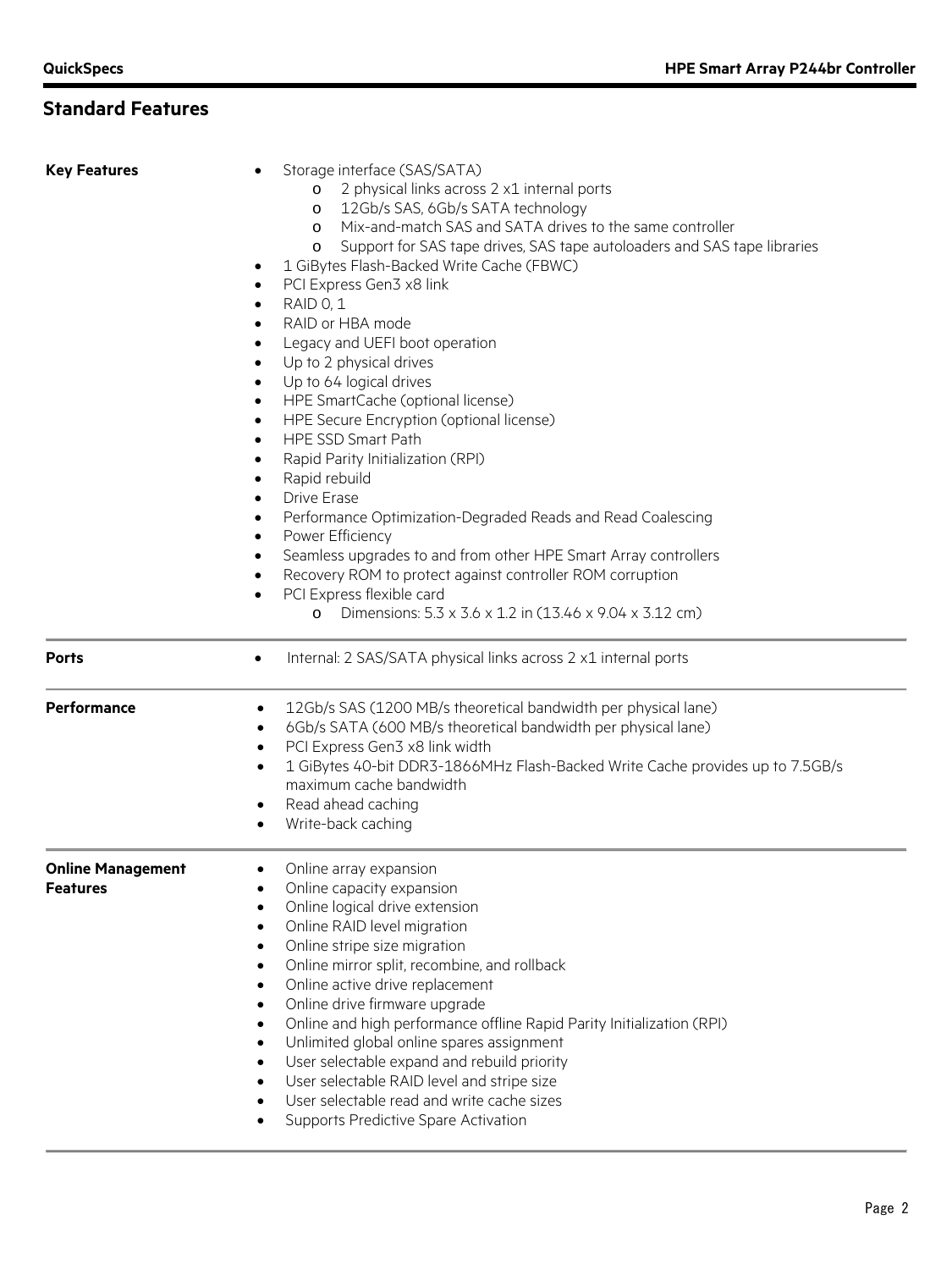**Standard Features**

# **Fault Prevention** The following features offer detection of possible failures before they occur, allowing preventive action to be taken: • S.M.A.R.T.: Self Monitoring Analysis and Reporting Technology first developed at HPE detects possible hard disk failure before it occurs, allowing replacement of the component before failure occurs. • Drive Parameter Tracking monitors drive operational parameters, predicting failure and notifying the administrator. • Dynamic Sector Repairing continually performs background surface scans on the hard disk drives during inactive periods and automatically remaps bad sectors, ensuring data integrity. • Smart Array Cache Tracking monitors integrity of controller cache, allowing pre-failure preventative maintenance. **Fault Recovery** Minimizes downtime, reconstructs data, and facilitates a quick recovery from drive failure • DRAM ECC corrects against single bit data and address corruption. • Flash Backed Write Cache upgrade provides indefinite data retention. **HPE SmartCache** The HPE SmartCache feature is a controller-based read and write caching solution in a DAS environment that caches the most frequently accessed data ("hot" data) onto lower latency SSDs to dynamically accelerate application workloads. The HPE SmartCache architecture is flexible and supports any HPE ProLiant Gen9 supported HDD for bulk storage and any HPE ProLiant Gen9 supported SSD as an accelerator. HPE SmartCache is deployed and managed using the HPE Smart Storage Administrator (HPE SSA). HPE SmartCache license comes standard with P840 controller. For more information please visit: **<http://www.hpe.com/servers/smartcache>**. **HPE Secure Encryption** HPE Secure Encryption is a Smart Array controller-based data encryption solution for ProLiant Gen9 servers that protects sensitive, mission critical data. This is an enterprise-class encryption solution for data at rest on any bulk storage attached to the HPE Smart Array controllers including data on the cache memory of the controller. HPE Secure Encryption is an optional license per server requiring encryption enablement (see Related Options for more information on the license). The solution is available for both local and remote key management mode deployments. Local Key Management Mode is focused on single server deployment where there is one Master key per controller that is managed by the user. Remote Key Management Mode is for enterprise wide deployments from just a few servers to thousands of servers. **FIPS 140-2 Cryptographic Module Validation**  FIPS provides a security assurance level validation for cryptographic modules. HPE Smart Array P244br controller has completed FIPS 140-2 Level 1 validation (certificate #2506). The validation for this controller has recently moved to the Historical List. HPE is actively engaged in activities to return this controllers to the Validated Modules List. The National Institute of Standards and Technology (NIST) issued the FIPS 140-2 requirements and standards for cryptography modules that include both hardware and software components. For more information on please visit: **<http://www.hpe.com/servers/secureencryption> HPE SSD Smart Path** The HPE SSD Smart Path feature included in the Smart Array software stack improves Solid State Disk (SSD) read performance. With up to 4x better SSD read performance, HPE SSD Smart Path chooses the optimum path to the SSD and accelerates reads for all RAID levels and RAID 0 writes. HPE SSD Smart Path requires updated firmware, drivers, and configuration utility available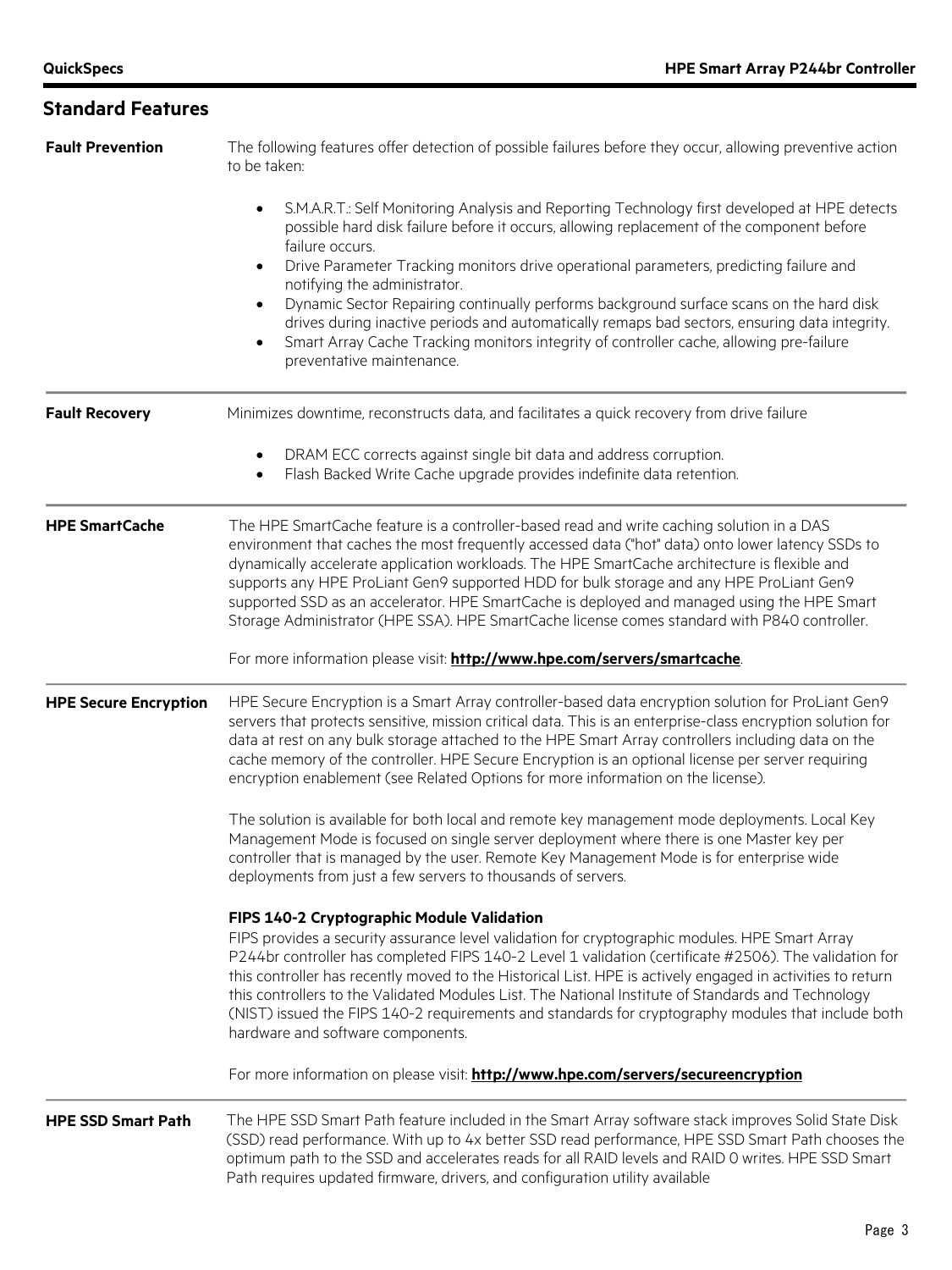### **Standard Features**

at: **<http://www.hpe.com/servers/ssa>**. HPE SSD Smart Path is ideal for read intensive workloads and is included as a base feature on HPE Smart Array P-series controllers.

**Warranty** The warranty for this device is 3 years parts only.

**Pre-Failure Warranty**: Drives attached to the Smart Array Controller and monitored under Insight Manager are supported by a Pre-Failure (replacement) Warranty. For complete details, consult the HPE Support Center or refer to your HPE Server Documentation.

#### **Warranty Upgrade Options**

- Response Upgrade on-site response from next business day to same day 4 hours
- Coverage Extend hours of coverage from 9 hours x 5 days to 24 hours x 7 days
- Duration Select duration of coverage for a period of 1, 3, or 5 years
- Warranty upgrade options can come in the form of Care Packs, which are sold at the HPE System level this product attaches too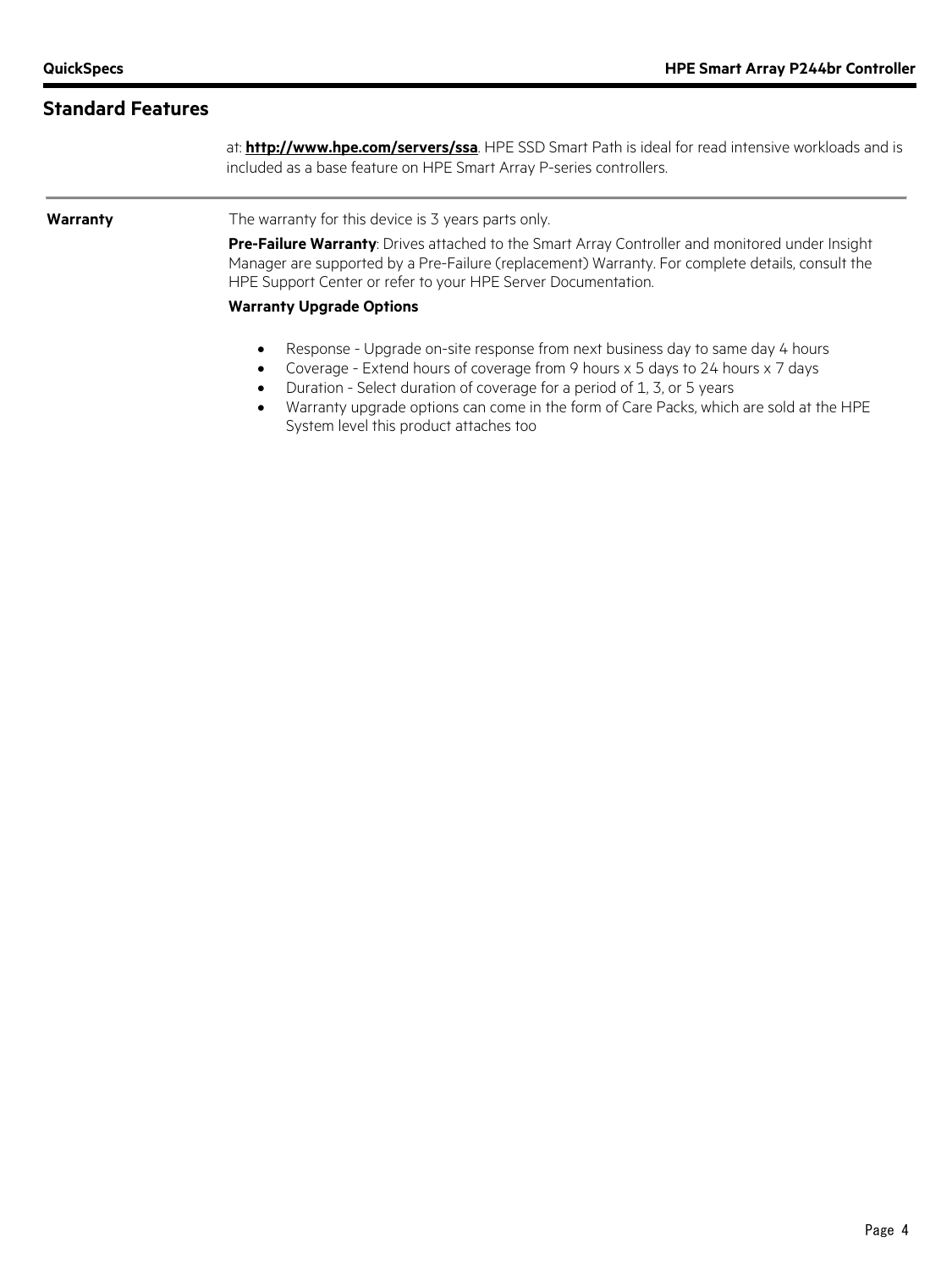# **Compatibility**

| <b>Server Support</b>    | HPE ProLiant BL460c Gen9<br>HPE ProLiant BL660c Gen9<br>HPE ProLiant XL450 Gen9                                                                                                           |  |  |  |
|--------------------------|-------------------------------------------------------------------------------------------------------------------------------------------------------------------------------------------|--|--|--|
|                          |                                                                                                                                                                                           |  |  |  |
| <b>Operating Systems</b> | Microsoft Windows Server                                                                                                                                                                  |  |  |  |
|                          | Microsoft Windows Hyper-V Server                                                                                                                                                          |  |  |  |
|                          | VMware vSphere ESXi                                                                                                                                                                       |  |  |  |
|                          | Red Hat Enterprise Linux (RHEL)                                                                                                                                                           |  |  |  |
|                          | SUSE Linux Enterprise Server (SLES)                                                                                                                                                       |  |  |  |
|                          | Oracle Solaris                                                                                                                                                                            |  |  |  |
|                          | Oracle Linux                                                                                                                                                                              |  |  |  |
|                          | Canonical Ubuntu                                                                                                                                                                          |  |  |  |
|                          | CentOS                                                                                                                                                                                    |  |  |  |
|                          | <b>Wind River</b>                                                                                                                                                                         |  |  |  |
|                          | Citrix XenServer                                                                                                                                                                          |  |  |  |
|                          | NOTE: For more information on HPE's Certified and Supported ProLiant Servers for OS and<br>Virtualization Software, please visit our Support Matrix at: http://www.hpe.com/info/ossupport |  |  |  |
| <b>Software Suite</b>    | HPE Smart Storage Administrator (HPE SSA)<br>Comprehensive management for HPE Smart Storage products with advanced scripting and diagnostic                                               |  |  |  |
|                          | features and simplified and intuitive interface and functionality. For more information please<br>visit: http://www.hpe.com/servers/ssa                                                   |  |  |  |
|                          | <b>HPE Systems Insight Manager</b><br>Powerful server and server options/storage manager tool with configuration/diagnostic utilities                                                     |  |  |  |
|                          | <b>HPE Storage Management Utility</b><br>Offers the simplest method for configuring the storage system via Initial System Configuration Wizard                                            |  |  |  |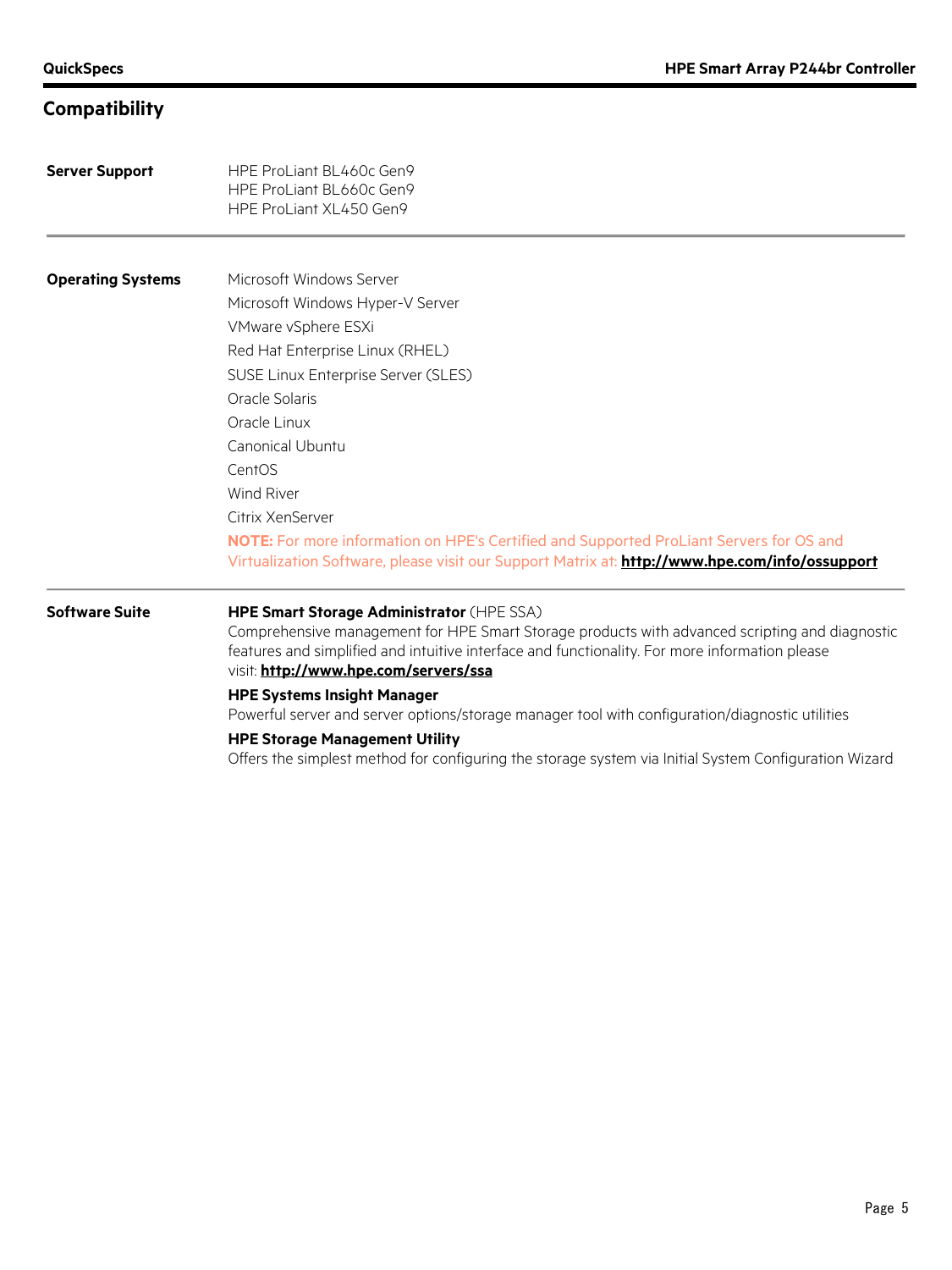# **Service and Support**

| <b>HPE Support Services</b>   | Protect your business beyond warranty with HPE Support Services<br>HPE Pointnext provides a comprehensive portfolio including Advisory and Transformational,<br>Professional, and Operational Services to help accelerate your digital transformation. From the onset of<br>your transformation journey, Advisory and Transformational Services focus on designing the<br>transformation and creating a solution roadmap. Professional Services specializes in creative<br>configurations with flawless and on-time implementation, and on-budget execution. Finally, operational<br>services provides innovative new approaches like Flexible Capacity and Datacenter Care, to keep your<br>business at peak performance. HPE is ready to bring together all the pieces of the puzzle for you, with an<br>eye on the future, and make the complex simple                                                          |  |  |  |
|-------------------------------|--------------------------------------------------------------------------------------------------------------------------------------------------------------------------------------------------------------------------------------------------------------------------------------------------------------------------------------------------------------------------------------------------------------------------------------------------------------------------------------------------------------------------------------------------------------------------------------------------------------------------------------------------------------------------------------------------------------------------------------------------------------------------------------------------------------------------------------------------------------------------------------------------------------------|--|--|--|
| Recommended<br><b>Support</b> | HPE Proactive Care* with 24x7 coverage, three year Support Service<br>HPE Proactive Care gives customers an enhanced call experience. When your products are connected to<br>HPE, Proactive Care helps prevent problems and maintains IT stability by utilizing personalized<br>proactive reports with recommendations and advice. This Service combines three years proactive<br>reporting and advice with our 24x7 coverage, four hour hardware response time when there is a<br>problem. This service also includes collaborative software support for Independent Software Vendors<br>(ISVs), (Red Hat, VMWare, Microsoft, etc.) running on your HPE servers.<br>https://www.hpe.com/h20195/v2/GetPDF.aspx/4AA3-8855ENW.pdf                                                                                                                                                                                    |  |  |  |
|                               | HPE Proactive Care* with 6 hour call-to-repair commitment, three year Support Service<br>HPE Proactive Care gives customers an enhanced call experience. When your products are connected to<br>HPE, Proactive Care helps prevent problems and maintains IT stability by utilizing personalized<br>proactive reports with recommendations and advice. This Service combines three years' proactive<br>reporting and advice with our highest level of hardware support - HPE's 24x7, six hour hardware call-to-<br>repair. HPE is the only leading manufacturer who makes this level of coverage available as a standard<br>service offering for your most valuable servers. This service also includes collaborative software support<br>for Independent Software Vendors (ISVs), (Red Hat, VMWare, Microsoft, etc.) running on your HPE<br>servers.<br>https://www.hpe.com/h20195/v2/GetPDF.aspx/4AA3-8855ENW.pdf |  |  |  |
|                               | *HPE Proactive Care and HPE Proactive Care Advanced require that the customer connect their<br>devices to make the most of these services and receive all the deliverables.                                                                                                                                                                                                                                                                                                                                                                                                                                                                                                                                                                                                                                                                                                                                        |  |  |  |
| <b>HPE Education Services</b> | Keep your IT staff trained making sure they have the right skills to deliver on your business outcomes.<br>Book on a class today and learn how to get the most from your technology investment.<br>http://www.hpe.com/ww/learn                                                                                                                                                                                                                                                                                                                                                                                                                                                                                                                                                                                                                                                                                     |  |  |  |
| <b>HPE Support Center</b>     | The HPE Support Center is a personalized online support portal with access to information, tools and<br>experts to support HPE business products. Submit support cases online, chat with HPE experts, access<br>support resources or collaborate with peers.                                                                                                                                                                                                                                                                                                                                                                                                                                                                                                                                                                                                                                                       |  |  |  |
|                               | Learn more http://www.hpe.com/support/hpesc                                                                                                                                                                                                                                                                                                                                                                                                                                                                                                                                                                                                                                                                                                                                                                                                                                                                        |  |  |  |
|                               | HPE's Support Center Mobile App* allows you to resolve issues yourself or quickly connect to an agent<br>for live support. Now, you can get access to personalized IT support anywhere, anytime.<br>HPE Insight Remote Support and HPE Support Center are available at no additional cost with a HPE<br>warranty, HPE Support Service or HPE contractual support agreement.                                                                                                                                                                                                                                                                                                                                                                                                                                                                                                                                        |  |  |  |
|                               | *HPE Support Center Mobile App is subject to local availability                                                                                                                                                                                                                                                                                                                                                                                                                                                                                                                                                                                                                                                                                                                                                                                                                                                    |  |  |  |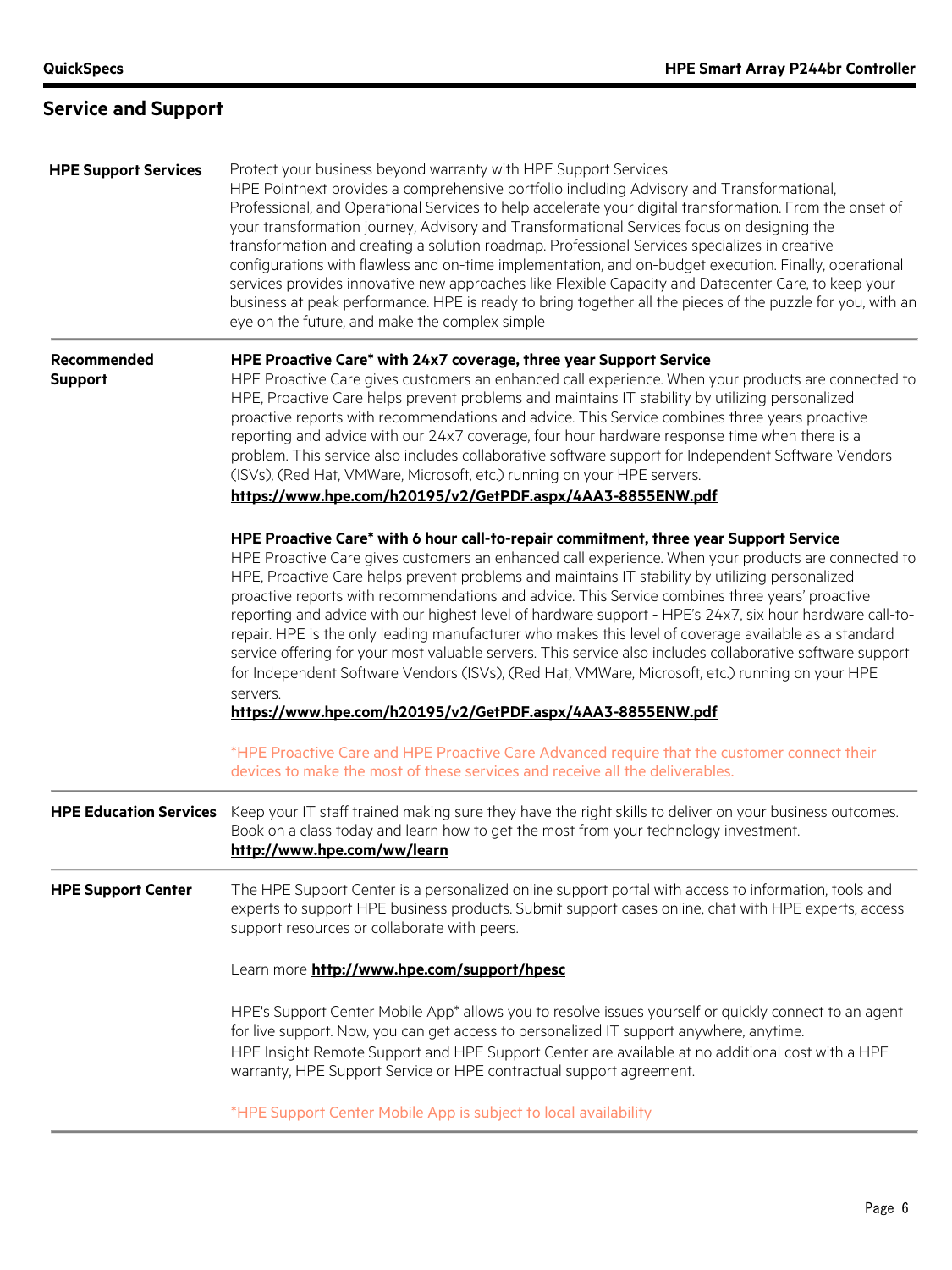| <b>Service and Support</b> |                                                                                                                                                                                                                                                                                                                                                                                                                                                                                                                                                                                                                                                                                                                                                                                                                                                                                                                         |  |  |  |  |
|----------------------------|-------------------------------------------------------------------------------------------------------------------------------------------------------------------------------------------------------------------------------------------------------------------------------------------------------------------------------------------------------------------------------------------------------------------------------------------------------------------------------------------------------------------------------------------------------------------------------------------------------------------------------------------------------------------------------------------------------------------------------------------------------------------------------------------------------------------------------------------------------------------------------------------------------------------------|--|--|--|--|
| <b>Parts and materials</b> | Hewlett Packard Enterprise will provide HPE-supported replacement parts and materials necessary to<br>maintain the covered hardware product in operating condition, including parts and materials for<br>available and recommended engineering improvements.                                                                                                                                                                                                                                                                                                                                                                                                                                                                                                                                                                                                                                                            |  |  |  |  |
|                            | Parts and components that have reached their maximum supported lifetime and/or the maximum usage<br>limitations as set forth in the manufacturer's operating manual, product quick-specs, or the technical<br>product data sheet will not be provided, repaired, or replaced as part of these services.                                                                                                                                                                                                                                                                                                                                                                                                                                                                                                                                                                                                                 |  |  |  |  |
|                            | The defective media retention service feature option applies only to Disk or eligible SSD/Flash Drives<br>replaced by Hewlett Packard Enterprise due to malfunction.                                                                                                                                                                                                                                                                                                                                                                                                                                                                                                                                                                                                                                                                                                                                                    |  |  |  |  |
| <b>Related Services</b>    | <b>HPE Server Hardware Installation</b><br>Provides for the basic hardware installation of HPE branded servers, storage devices and networking<br>options to assist you in bringing your new hardware into operation in a timely and professional manner.<br>https://www.hpe.com/h20195/V2/GetPDF.aspx/5981-9356EN.pdf                                                                                                                                                                                                                                                                                                                                                                                                                                                                                                                                                                                                  |  |  |  |  |
|                            | HPE Installation and Startup Service provides for the installation and startup of HPE technology<br>including BladeSystems, C-Class enclosure, HPE ProLiant c-Class and Integrity server blades, storage<br>blades, SAN switch blades, HPE Virtual Connect modules (Ethernet and Fibre Channel), Ethernet<br>network interconnects, and InfiniBand, as well as the installation of one supported operating system type<br>(Windows® or Linux).                                                                                                                                                                                                                                                                                                                                                                                                                                                                          |  |  |  |  |
|                            | NOTE: This controller is covered under the HPE Service Contract applied to the HPE ProLiant Server.<br>No separate HPE support services need to be purchased.<br>Warranty and Support Services will extend to include HPE options configured with your server<br>or storage device. The price of support service is not impacted by configuration details. HPE<br>sourced options that are compatible with your product will be covered under your server<br>support at the same level of coverage allowing you to upgrade freely. Installation for HPE<br>options is available as needed. To keep support costs low for everyone, some high value<br>options will require additional support. Additional support is only required on select high value<br>workload accelerators, fibre switches, InfiniBand and UPS batteries over 12KVA. See the specific<br>high value options that require additional support HERE. |  |  |  |  |
| <b>Recommended Option</b>  | This controller is a Recommended Option. Offering the best combination of performance, value and<br>availability, Recommended Options have been selected by HPE experts to provide the right technology<br>for a range of workloads and market segments. Fully integrated into the ProLiant management and<br>security experience, Recommended Options provide the best fit with timely availability.                                                                                                                                                                                                                                                                                                                                                                                                                                                                                                                   |  |  |  |  |
| <b>Additional Info</b>     | http://www.hpe.com/services                                                                                                                                                                                                                                                                                                                                                                                                                                                                                                                                                                                                                                                                                                                                                                                                                                                                                             |  |  |  |  |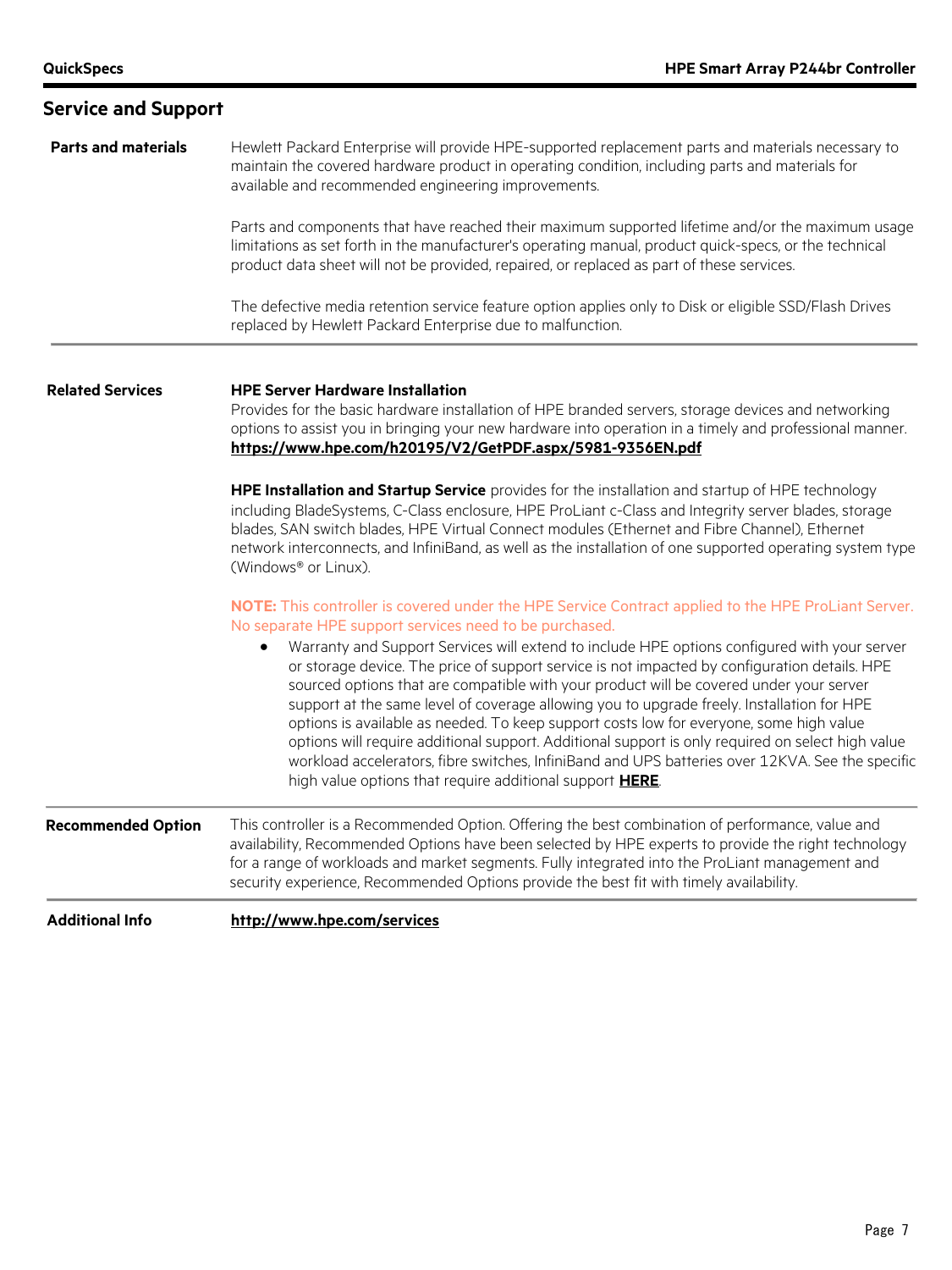# **Related Options**

| <b>HPE Smart Array SR</b><br><b>SmartCache</b>                                                                            | HPE Smart Array SR SmartCache (Single Key/Single Server) LTU                                                                                                                                                                                                                                                                                                                                                                                                                                                                                                                                                                               |               |
|---------------------------------------------------------------------------------------------------------------------------|--------------------------------------------------------------------------------------------------------------------------------------------------------------------------------------------------------------------------------------------------------------------------------------------------------------------------------------------------------------------------------------------------------------------------------------------------------------------------------------------------------------------------------------------------------------------------------------------------------------------------------------------|---------------|
|                                                                                                                           | <b>Single-Server License</b>                                                                                                                                                                                                                                                                                                                                                                                                                                                                                                                                                                                                               |               |
|                                                                                                                           | Used to purchase a license for one server.<br>Contains one license per server, a printed license entitlement certificate, end user license<br>agreement, and license key installation card delivered via physical shipment. The<br>license entitlement certificate must be redeemed online or via fax in order to obtain the<br>license activation key(s). Include one year of 24x7 HPE Software Technical Support<br>Services.                                                                                                                                                                                                            |               |
|                                                                                                                           | HPE Smart Array SR SmartCache (Single Key/Multiple Servers) LTU                                                                                                                                                                                                                                                                                                                                                                                                                                                                                                                                                                            | <b>D7S27A</b> |
|                                                                                                                           | <b>Flexible-Quantity License</b><br>Used to purchase multiple licenses with a single activation key.<br>Contains license(s) for a customer defined quantity of servers, a license entitlement<br>certificate for the quantity of licenses purchased, end user license agreement, and license<br>key installation card <b>delivered via physical shipment</b> . The license entitlement<br>certificate must be redeemed online or via fax in order to obtain the license activation<br>key(s). Include one year of 24x7 HPE Software Technical Support Services.                                                                            |               |
|                                                                                                                           | HPE Smart Array SR SmartCache (Single Key/Multiple Servers) E-LTU                                                                                                                                                                                                                                                                                                                                                                                                                                                                                                                                                                          | D7S27AAE      |
|                                                                                                                           | <b>Flexible-Quantity Electronic License</b><br>Used to purchase multiple licenses with a single activation key.<br>Contains license(s) for a customer defined quantity of servers, a license entitlement<br>certificate for the quantity of licenses purchased, end user license agreement, and license<br>key installation information delivered via e-mail. The license entitlement certificate must<br>be redeemed online or via fax in order to obtain the license activation key(s). Include one<br>year of 24x7 HPE Software Technical Support Services.<br>For more information please visit: http://www.hpe.com/servers/smartcache |               |
| <b>HPE Smart Array SR</b><br><b>Secure Encryption</b>                                                                     | HPE Smart Array SR Secure Encryption (Data at Rest Encryption/per Server<br>Entitlement) E-LTU                                                                                                                                                                                                                                                                                                                                                                                                                                                                                                                                             | Q2F26AAE      |
|                                                                                                                           | <b>NOTE:</b> HPE Smart Array SR Secure Encryption licensing is based on the number of servers<br>requiring encryption for direct attached storage.<br>NOTE: For more information visit: http://www.hpe.com/servers/secureencryption                                                                                                                                                                                                                                                                                                                                                                                                        |               |
| <b>Environment friendly</b><br><b>Products and</b><br><b>Approach - End-of life</b><br>Management and<br><b>Recycling</b> | Hewlett Packard Enterprise offers end-of-life <b>product return, trade-in, and recycling programs</b> , in<br>many geographic areas, for our products. Products returned to Hewlett Packard Enterprise will be<br>recycled, recovered or disposed of in a responsible manner.                                                                                                                                                                                                                                                                                                                                                              |               |
|                                                                                                                           | The EU WEEE Directive (2012/19/EU) requires manufacturers to provide treatment information for<br>each product type for use by treatment facilities. This information (product disassembly instructions)<br>is posted on the <b>Hewlett Packard Enterprise web site</b> . These instructions may be used by recyclers<br>and other WEEE treatment facilities as well as Hewlett Packard Enterprise OEM customers who<br>integrate and re-sell Hewlett Packard Enterprise equipment.                                                                                                                                                        |               |